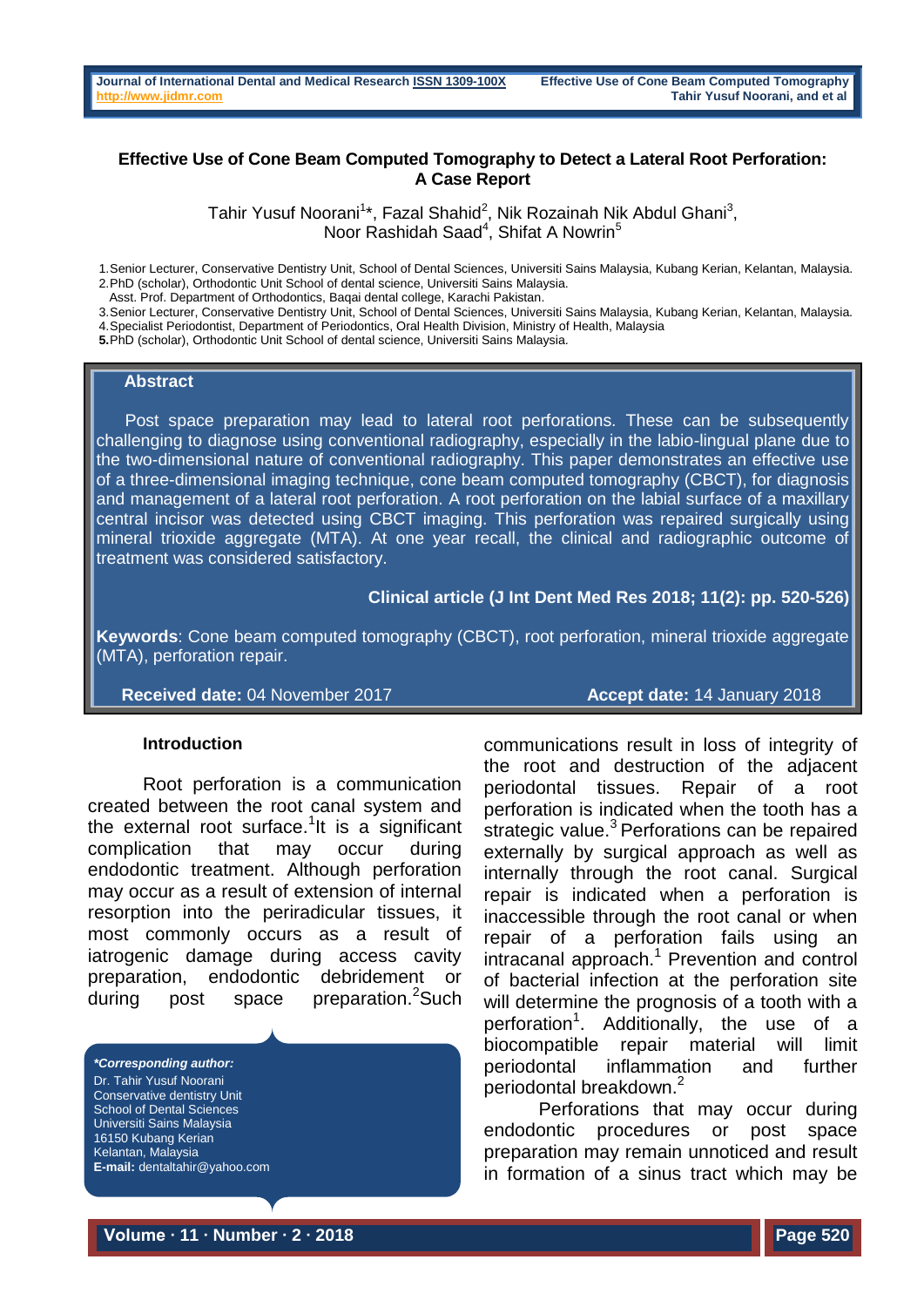detected on recall appointments.<sup>2</sup> An important step in treatment planning and evaluation of the prognosis is to accurately determine the presence and location of the perforation. Detection of a perforation on the labial or lingual root surface by a conventional periapical radiograph is challenging. This is due to the two dimensional (2-D) nature of conventional radiography which results in superimposition of the image of the perforation on that of the root. $2, 4$ 

A three-dimensional (3-D) imaging technique, cone beam computed tomography (CBCT) is now widely available, specifically for use in dentistry. CBCT involves the use of an assembly where a small cone shaped Xray beam is directed through an area of interest onto an X-ray detector on the opposing side. This assembly makes a 360 degree rotation about the patient's head and captures a cylindrical or spherical volume of data which is reconstructed by computer algorithm.<sup>4</sup> This multi-planar reconstruction of the primary data allows creation of both 3- D images and 2-D images of any selected plane. Thus, CBCT provides more information for oral diagnostic purposes than conventional radiography at a radiation dose which is similar to that from two to three intraoral radiographs.<sup>5, 6</sup> In this case report we demonstrate the use of CBCT to detect a lateral root perforation which was repaired surgically using mineral trioxide aggregate (MTA).

# **Case Report**

A 40-year-old healthy female patient was referred to the Department of Conservative Dentistry, Universiti Sains Malaysia for consultation and treatment concerning tooth 11. The patient's dental history indicated that tooth 11 had been endodontically treated 20 years ago. The tooth had been asymptomatic since then. In January 2014, the patient visited her general dental practitioner (GDP) with a complaint of discoloration on tooth 11 & 21. Following

examination and diagnosis, her GDP carried out endodontic treatment of tooth 21. All ceramic crowns were planned for both tooth 11 and 21 to address the patient's complaint. However, one month following fiber reinforced composite (FRC) post placement in both11 and 21, a sinus tract developed on the labial attached gingiva adjacent to tooth 11 (Figure 1). The patient was then referred for consultation and treatment.



**Figure 1:** Pre-treatment photograph showing a sinus tract on the labial attached gingiva adjacent to tooth UR1.

On presentation, the patient did not report of any symptoms. Clinically, the patient's dentition was heavily restored. Most of her posterior teeth were restored with amalgam which appeared normal clinically. A temporary acrylic crown was present on tooth 21. Tooth 11 was heavily restored with composite restoration covering most of the clinical crown. A sinus tract was noted on the labial attached gingiva adjacent to tooth 11 (Figure 1). Tooth 11 was not tender to percussion, and the adjacent soft tissues were not tender to palpation. Probing depths were within normal limits. A guttapercha inserted into the sinus tract traced to the labial surface of the mid root region of tooth 11 (Figure 2).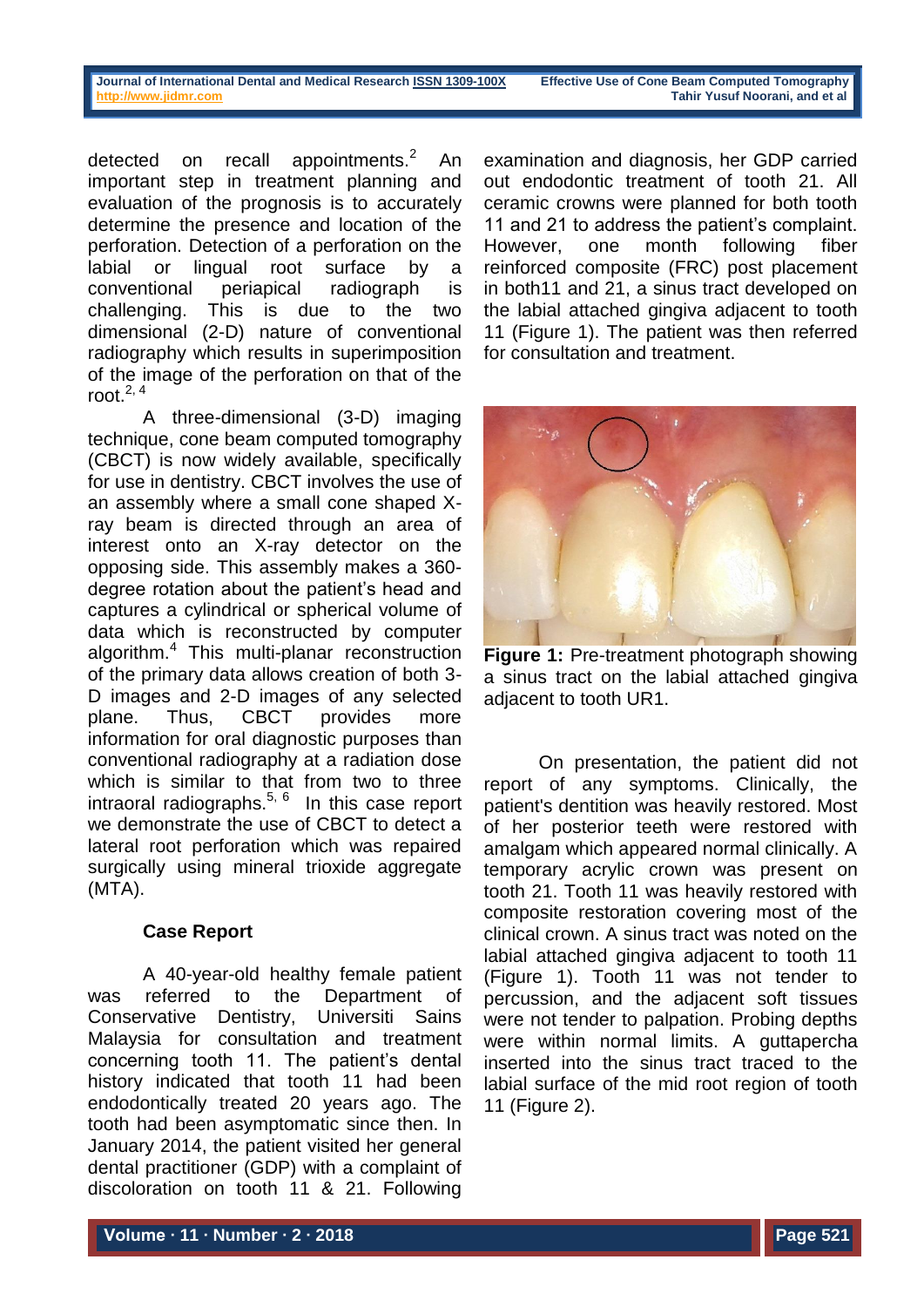**Journal of International Dental and Medical Researc[h ISSN 1309-100X](http://www.ektodermaldisplazi.com/dergi.htm) Effective Use of Cone Beam Computed Tomography [http://www.jidmr.com](http://www.jidmr.com/) Tahir Yusuf Noorani, and et al**



**Figure 2:** Pre-treatment radiograph showing gutta-percha cone tracing a sinus tract to the labial root surface of tooth UR1.

communication of the root canal space and the periodontal ligament (PDL) space on the labial surface of tooth UR1. (c) showing a perforation space within the root canal not communicating with PDL space. (d) showing the size of the perforation, approximately 1 mm.

A diagnosis of 'chronic periradicular periodontitis with sinus tract' was made for tooth 11. Possible etiologies included. leaching of microbial irritants via a lateral canal, root fracture or lateral root perforation. To confirm the etiology, CBCT imaging was done using Planmeca ProMax 3D unit (Planmeca, USA). Presence of a perforation at coronal third on the labial root surface of tooth 11 was confirmed by CBCT (Figure 3 and 4).



**Figure 3:** Sagittal sectional images of a CBCT scan through tooth UR1 from mesial to distal. (a) and (b) showing a



**Figure 4:** Transverse sectional images of a CBCT scan through tooth UR1 (a-d) from apical to coronal direction.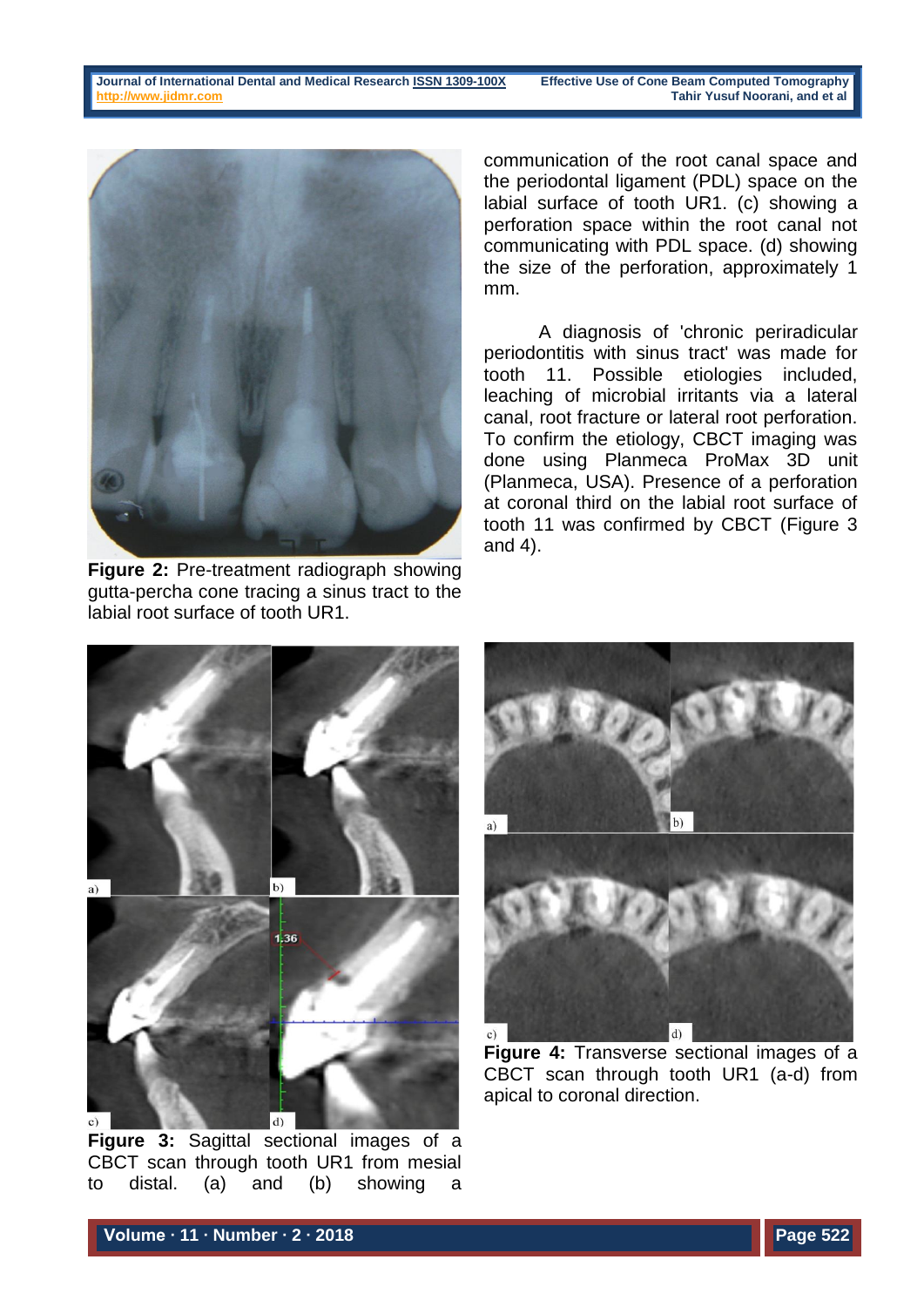

**Figure 5:** a) Perforation on labial root surface of tooth UR1 exposed surgically. b) Perforation filled with MTA. c) Photograph two weeks post-surgery, note the healing of the sinus tract with residual scar.



**Figure 6:** a) Photograph 1 year following perforation repair and after teeth UR1 and UL1 were restored with all ceramic crowns. The sinus tract has completely resolved. d) Periapical radiograph 2 years following perforation repair. Note the MTA in place over the perforation.

Treatment options that were considered for tooth 11 included: (i) surgical root repair with MTA; or (ii) internal perforation repair with MTA followed by construction of a new post-core and crown. After the options were discussed with the patient, the patient agreed for surgical repair of the perforation with MTA. Non-surgical approach would involve multiple visits for treatment which was not feasible for this patient due to her professional commitments.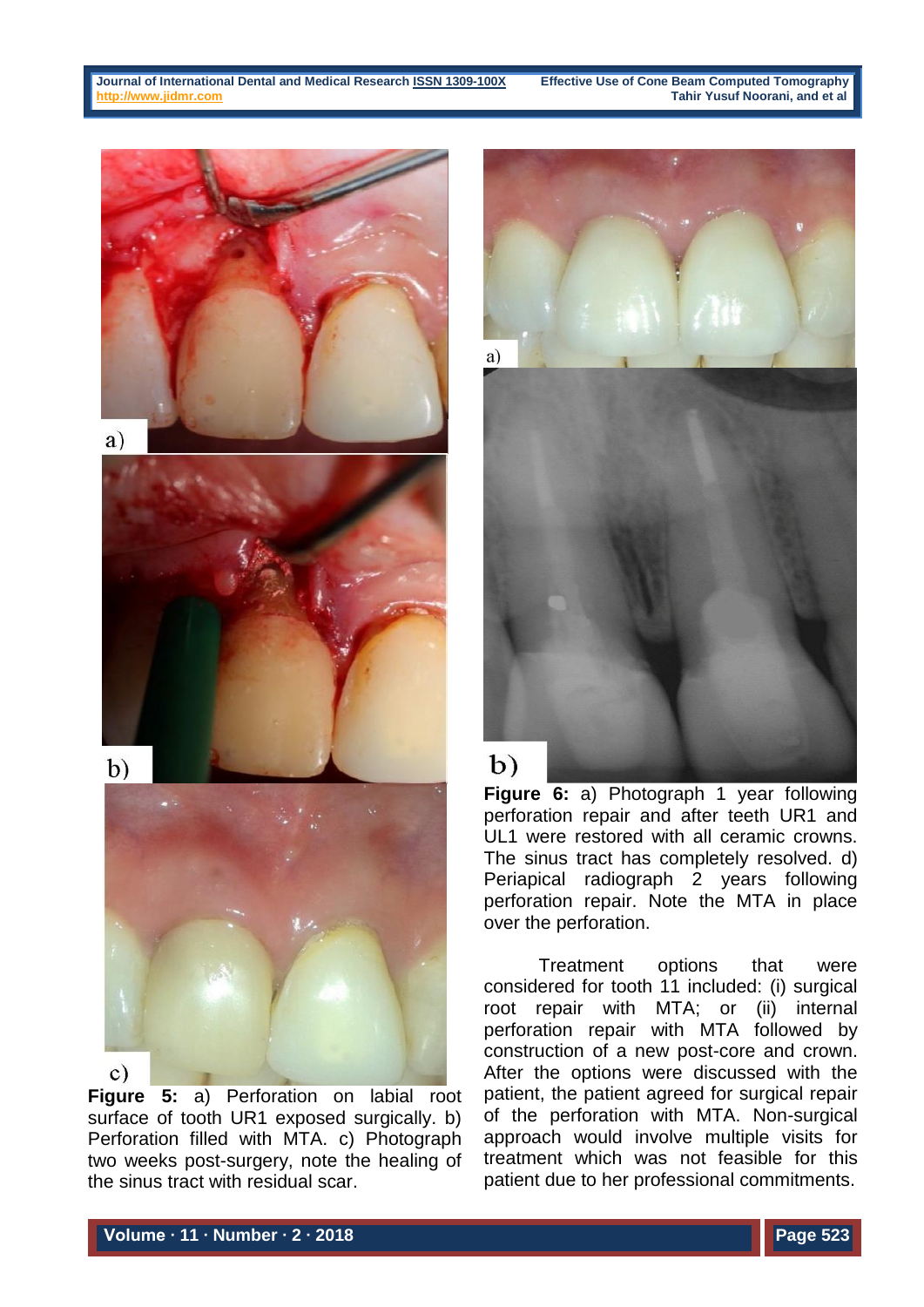Furthermore, as seen from the CBCT images (Figure 2), a large, deep coronal restoration was present. In orthograde retreatment, removal of this restoration would involve the risk of creating an additional perforation. Additionally, CBCT imaging showed that the post was properly positioned within the root canal. Hence, surgical root repair was chosen as the treatment modality.

Informed consent was obtained from the patient before the minor surgical procedure. The surgical site was anesthetized by giving labial infiltration injection using 2% mepivacaine (Scandonest 2% special, Septodont, USA) with epinephrine (1:100,000). A three-cornered full thickness mucoperiosteal flap was raised to expose the root surface of tooth 11. A perforation approximately 1 mm x 1 mm, 4 mm apical to the CEJ was seen on the labial root surface of tooth 11 (Figure 5 a). The perforation site was cleaned by rinsing with sterile saline solution and then filled with ProRoot MTA (Dentsply Tulsa Dental, USA) (Figure 5 b). The flap was repositioned and sutured with Dafilon 5-0 (Aesculap, USA) non absorbable suture. Post-surgery, healing was uneventful and no complications were noted. At two weeks recall post-surgery, the sinus tract had healed completely (Figure 5 c).At this stage, tooth 11 was prepared and restored with an all ceramic crown.

Temporary acrylic crown on tooth 21 was also replaced with an all ceramic crown.

At 2-years recall, the treatment outcome was satisfactory. Clinically and radiographically there were no signs of failure (Figure 6 a, b). No loss of attachment was noted clinically and radiographically no peri-radicular radiolucency was present. Tooth 11 was not tender to percussion and tooth mobility was within normal limits. There was no sinus tract, and probing depths were within normal limits. The patient was encouraged to come at regular intervals for long-term follow up.

There are many instances in endodontic practice when conventional radiography does not provide adequate

information on pathologic conditions and positional relationships. Use of 3-D imaging in endodontics has now become a possibility with the introduction of CBCT scanners.<sup>6</sup> A major advantage of this 3-D imaging is that the imaged area can be arbitrarily sliced and observed from three different directions. Additionally, a higher resolution image can be obtained using CBCT as compared to conventional medical CT at a much smaller radiation dose. $5.7$  In the present case, examination of the 3-D images revealed clearly the presence of a lateral root perforation on the labial surface of tooth 11. Thus, the presence and position of a perforation was confirmed preoperatively. This enabled the operator to be confident in diagnosis and treatment planning. Additionally, CBCT images were extremely helpful in explaining the endodontic problem to the patient. While the use of CBCT is becoming increasingly popular in the field of endodontics, very few cases have reported the use of this technology for the diagnosis of lateral root perforation.

The CBCT radiographs were worthwhile tool for the diagnostic investigation in dentistry.<sup>8</sup> CBCT is an advantageous tool for the numerous oral surgical application, orthodontic records, periodontology and endodontic assessment made easier by the precious advent.<sup>9</sup> It show the 2d and 3d data of the subjects via single exposure through various software. Also as an adjunct for the investigation of various dental anomalies.<sup>10</sup>

In endodontic investigations radiograph is a vital part for the exploration and management of dental pathologies. The 2D and 3D x-rays are very common in routine diagnosis. However the 2D radiographs has many limitation in exploring complete tooth anatomy. CBCT may overcome problems of endodontic treatment. Current case report the exploration of lateral canals with help of 3D CBCT acquisitions.<sup>11,</sup>  $12, 13$  Therefore, with the advent of CBCT the tooth can be examined for its complete anatomy.<sup>13</sup> Consequently, with the wise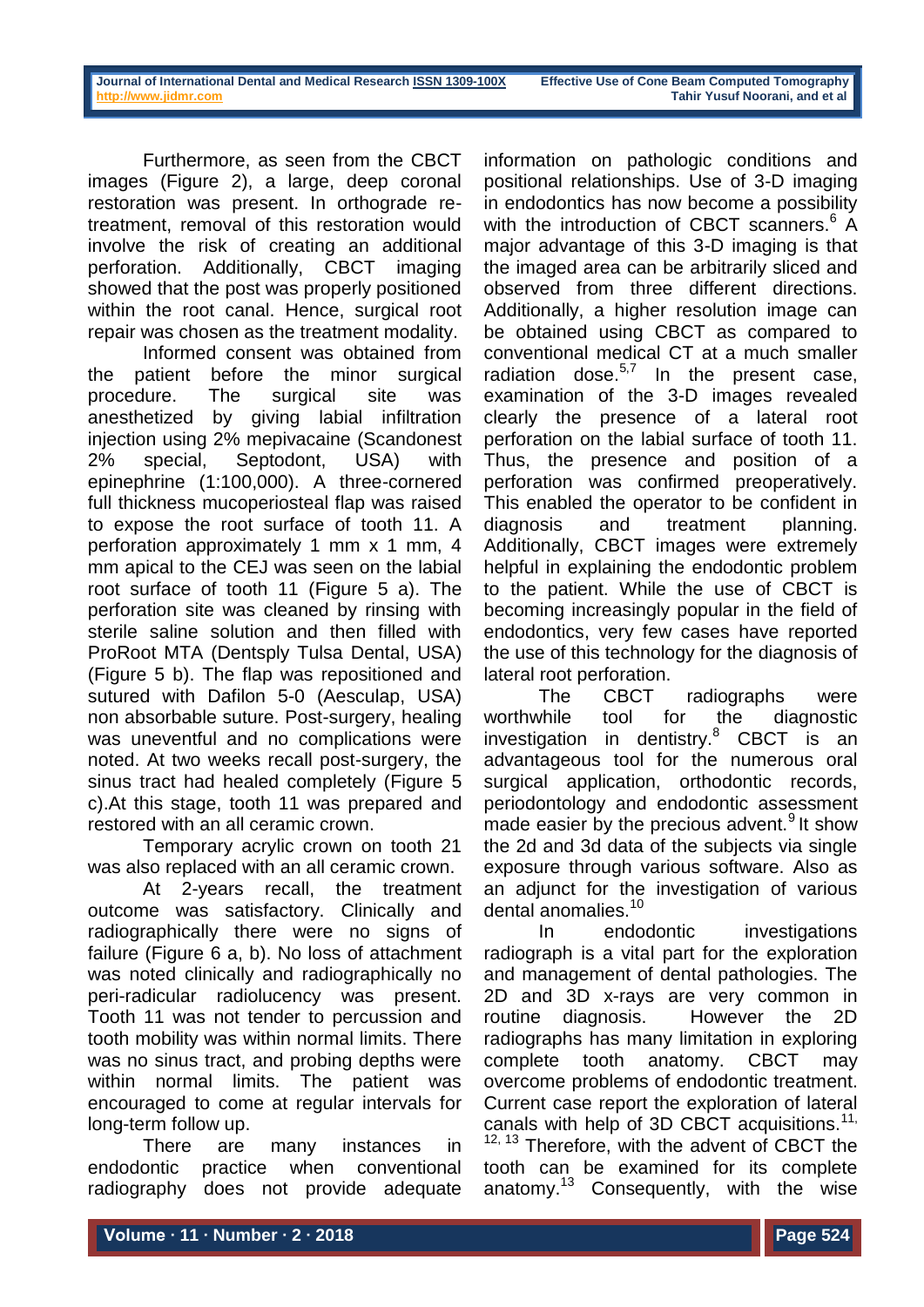management of endodontic treatment the tooth can be easily saved for it function in the oral cavity.

An important criteria that determines the treatment success of root perforations is the time elapsed since its occurrence.<sup>1, 3</sup> In this case the perforation is believed to have occurred very recently during post space preparation (around one month ago). Thus, the time elapsed since the occurrence of perforation was considered short. Other factors that affect the prognosis are the size of the perforation, and site of the perforation in relation to the crestal bone and epithelial attachment.<sup>1,2</sup> In this case the perforation was small(around 1 mm in diameter) and it was in the mid-root region where there was no evidence of pocketing to the perforation site. Hence, considering these factors, the treatment of this defect was deemed possible by surgical repair, provided the defect was sealed effectively with a suitable repair material. Mineral trioxide aggregate (MTA) is one such suitable perforation repair material.

It has demonstrated excellent biocompatibility and good sealing ability.<sup>14</sup> Additionally, MTA also allows regeneration of hard tissues on its surface.<sup>15</sup> Moreover, presence of blood or moisture does not affect the setting and sealing ability of MTA.<sup>16</sup>

# **Conclusions**

Radiological examination is essential for diagnosis and management of various endodontic problems. This case demonstrates the use of CBCT imaging technology as an important tool for diagnosis and management of complex endodontic problems. In this case, a lateral root perforation was effectively detected using CBCT imaging and treated surgically using MTA. At two years' recall, the treatment outcome was considered satisfactory.

### **References**

1. Fuss Z and Trope M. Root perforations: classification and treatment choices based on prognostic factors. Dent Traumatol. 1996;12:255- 64.

- 2. Young GR. Contemporary management of lateral root perforation diagnosed with the aid of dental computed tomography. Aust Endod J. 2007;33:112-18.
- 3. Yildirim G and Dalci K. Treatment of lateral root perforation with mineral trioxide aggregate: a case report. Oral Surg Oral Med Oral Pathol Oral Radiol Endod. 2006;102:e55-e58.
- 4. Patel S, Dawood A, Ford TP, and Whaites E. The potential applications of cone beam computed tomography in the management of endodontic problems. Int EndodJ. 2007;40:818-30.
- 5. Hashimoto K, Arai Y, Iwai K, Araki M, Kawashima S, and Terakado M. A comparison of a new limited cone beam computed tomography machine for dental use with a multidetector row helical CT machine. Oral Surg Oral Med Oral Pathol Oral Radiol Endod. 2003;95:371-77.
- 6. Ball RL, Barbizam JV, and Cohenca N. Intraoperative endodontic applications of conebeam computed tomography. J Endod. 2013;39:548-57.
- 7. Jansen CE. CBCT technology for diagnosis and treatment planning: what general practitioners should consider. Compend Contin Educ Dent. 2014;35:749-53.
- 8. Yildirm TT, Kaya FA, Yokus B, Colak M, Ozdemir E, Tekin GG, Saribas E, Uysal F. Clinical and Radiographic Comparison by Analyzed Cone Beam CT Between One Stage and Two Stage Dental Implants. J Int Dent Med Res. 2017;10:368- 73.
- 9. Pratiwi D, Soegiharto BM, Krisnawati, Kiswanjaya B. Orthodontists Reproducibility and Accuracy in Linear and Angular Measurement on 2d Digital and 3d Cbct Radiographic Examination.J Int Dent Med Res. 2017;10:997-04.
- 10.Tumen DS, Tumen EC, Gunay A, Lacin N, Cetin SG. The typical appearance and CBCT images of the patient with papillon–lefevre syndrome: a case report.J Int Dent Med Res. 2015;8:128-32.
- 11.Stavileci M, Hoxha V, Görduysus MÖ, Laperre K, Tatar I, Hoxha R. Effect of Endodontic Instrumentation Technique on Root Canal Geometry. J Int Dent Med Res. 2017;10:952-57.
- 12.Maharti ID, Nursasongko B, Sumawinata N. No Difference in Root Canal Instrumentation of the Apical Third Between Reciproc® and Waveone®.J Int Dent Med Res. 2017;10:793-99.
- 13.Patel S,Dawood A, Ford TP, Whaites E. The potential applications of cone beam computed tomography in the management of endodontic problems. Int Endo J. 2007;40:818-30.
- 14. Torabinejad M and Parirokh M. Mineral Trioxide Aggregate: A Comprehensive Literature Review— Part II: Leakage and Biocompatibility Investigations. J Endod. 2010;36:190-02.